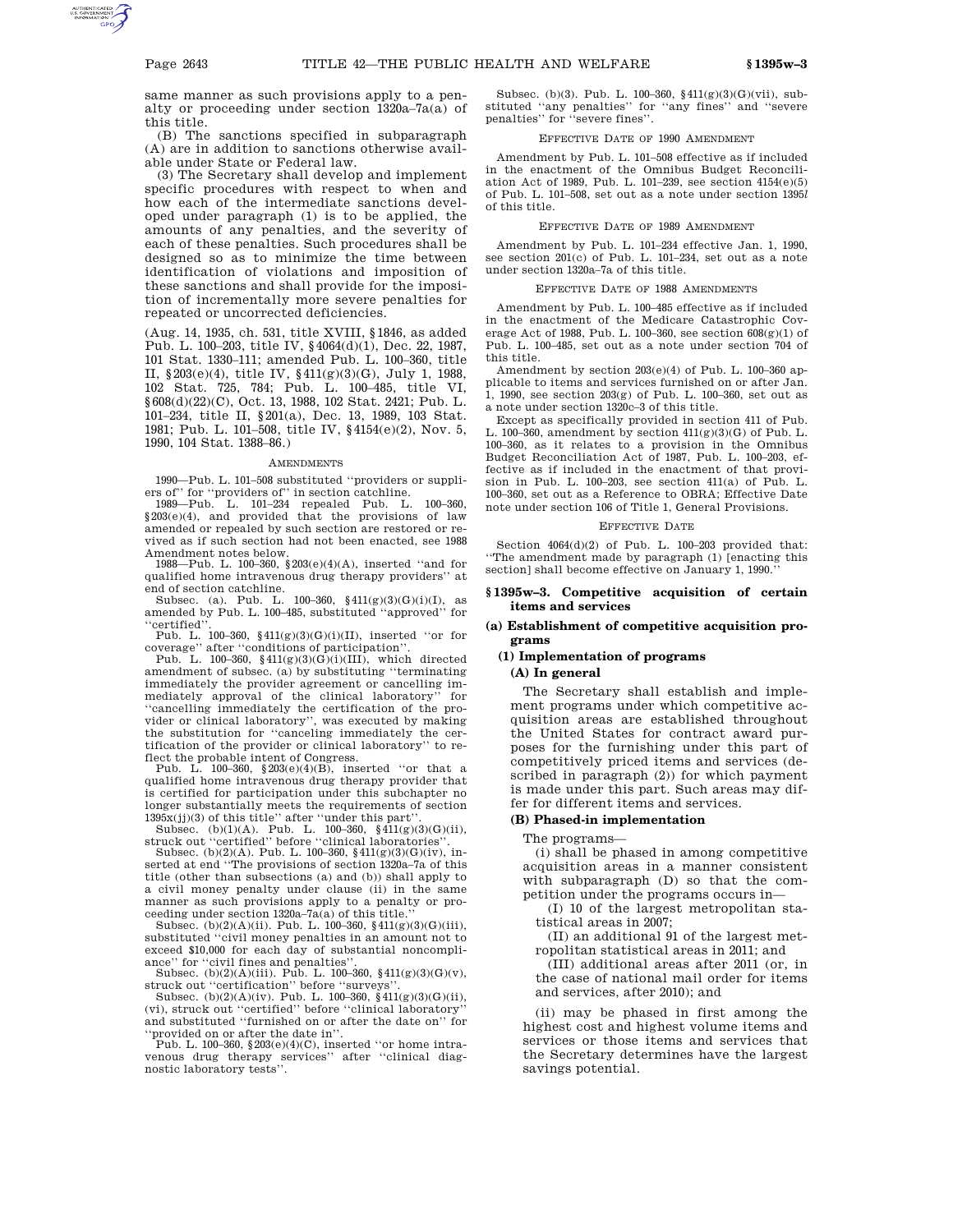## **(C) Waiver of certain provisions**

In carrying out the programs, the Secretary may waive such provisions of the Federal Acquisition Regulation as are necessary for the efficient implementation of this section, other than provisions relating to confidentiality of information and such other provisions as the Secretary determines appropriate.

### **(D) Changes in competitive acquisition programs**

## **(i) Round 1 of competitive acquisition program**

Notwithstanding subparagraph (B)(i)(I) and in implementing the first round of the competitive acquisition programs under this section—

(I) the contracts awarded under this section before July 15, 2008, are terminated, no payment shall be made under this subchapter on or after July 15, 2008, based on such a contract, and, to the extent that any damages may be applicable as a result of the termination of such contracts, such damages shall be payable from the Federal Supplementary Medical Insurance Trust Fund under section 1395t of this title;

(II) the Secretary shall conduct the competition for such round in a manner so that it occurs in 2009 with respect to the same items and services and the same areas, except as provided in subclauses (III) and (IV);

(III) the Secretary shall exclude Puerto Rico so that such round of competition covers 9, instead of 10, of the largest metropolitan statistical areas; and

(IV) there shall be excluded negative pressure wound therapy items and services.

Nothing in subclause (I) shall be construed to provide an independent cause of action or right to administrative or judicial review with regard to the termination provided under such subclause.

## **(ii) Round 2 of competitive acquisition program**

In implementing the second round of the competitive acquisition programs under this section described in subparagraph  $(B)(i)(II)$ —

(I) the metropolitan statistical areas to be included shall be those metropolitan statistical areas selected by the Secretary for such round as of June 1, 2008;

(II) the Secretary shall include the next 21 largest metropolitan statistical areas by total population (after those selected under subclause (I)) for such round; and

(III) the Secretary may subdivide metropolitan statistical areas with populations (based upon the most recent data from the Census Bureau) of at least 8,000,000 into separate areas for competitive acquisition purposes.

## **(iii) Exclusion of certain areas in subsequent rounds of competitive acquisition programs**

In implementing subsequent rounds of the competitive acquisition programs under this section, including under subparagraph (B)(i)(III), for competitions occurring before 2015, the Secretary shall exempt from the competitive acquisition program (other than national mail order) the following:

(I) Rural areas.

(II) Metropolitan statistical areas not selected under round 1 or round 2 with a population of less than 250,000.

(III) Areas with a low population density within a metropolitan statistical area that is otherwise selected, as determined for purposes of paragraph (3)(A).

## **(E) Verification by OIG**

The Inspector General of the Department of Health and Human Services shall, through post-award audit, survey, or otherwise, assess the process used by the Centers for Medicare & Medicaid Services to conduct competitive bidding and subsequent pricing determinations under this section that are the basis for pivotal bid amounts and single payment amounts for items and services in competitive bidding areas under rounds 1 and 2 of the competitive acquisition programs under this section and may continue to verify such calculations for subsequent rounds of such programs.

## **(F) Supplier feedback on missing financial documentation**

### **(i) In general**

In the case of a bid where one or more covered documents in connection with such bid have been submitted not later than the covered document review date specified in clause (ii), the Secretary—

(I) shall provide, by not later than 45 days (in the case of the first round of the competitive acquisition programs as described in subparagraph  $(B)(i)(I))$  or 90 days (in the case of a subsequent round of such programs) after the covered document review date, for notice to the bidder of all such documents that are missing as of the covered document review date; and

(II) may not reject the bid on the basis that any covered document is missing or has not been submitted on a timely basis, if all such missing documents identified in the notice provided to the bidder under subclause (I) are submitted to the Secretary not later than 10 business days after the date of such notice.

## **(ii) Covered document review date**

The covered document review date specified in this clause with respect to a competitive acquisition program is the later of—

(I) the date that is 30 days before the final date specified by the Secretary for submission of bids under such program; or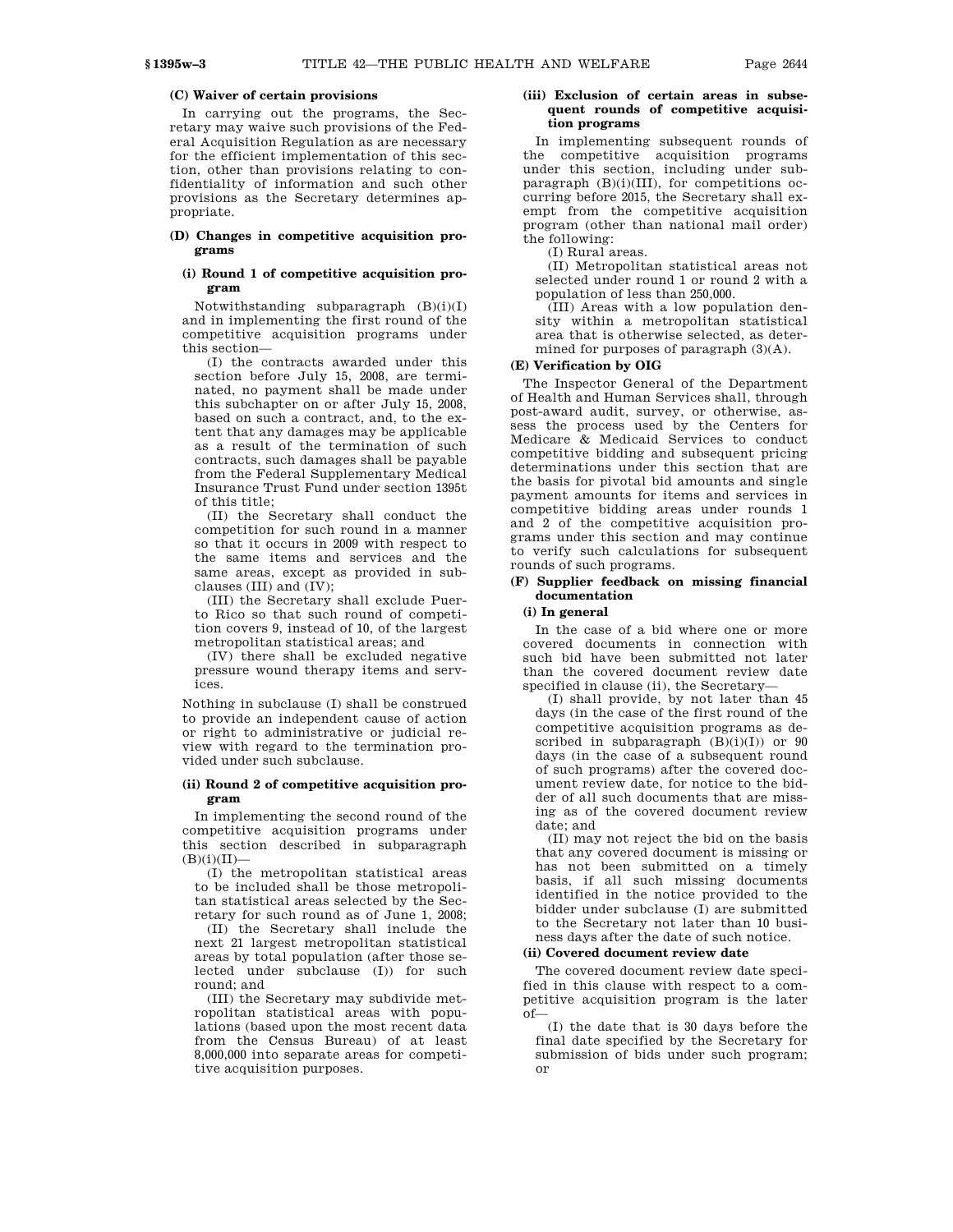(II) the date that is 30 days after the first date specified by the Secretary for submission of bids under such program.

## **(iii) Limitations of process**

The process provided under this subparagraph—

(I) applies only to the timely submission of covered documents;

(II) does not apply to any determination as to the accuracy or completeness of covered documents submitted or whether such documents meet applicable requirements:

(III) shall not prevent the Secretary from rejecting a bid based on any basis not described in clause (i)(II); and

(IV) shall not be construed as permitting a bidder to change bidding amounts or to make other changes in a bid submission.

#### **(iv) Covered document defined**

In this subparagraph, the term ''covered document'' means a financial, tax, or other document required to be submitted by a bidder as part of an original bid submission under a competitive acquisition program in order to meet required financial standards. Such term does not include other documents, such as the bid itself or accreditation documentation.

## **(2) Items and services described**

The items and services referred to in paragraph (1) are the following:

## **(A) Durable medical equipment and medical supplies**

Covered items (as defined in section 1395m(a)(13) of this title) for which payment would otherwise be made under section 1395m(a) of this title, including items used in infusion and drugs (other than inhalation drugs) and supplies used in conjunction with durable medical equipment, but excluding class III devices under the Federal Food, Drug, and Cosmetic Act [21 U.S.C. 301 et seq.] and excluding certain complex rehabilitative power wheelchairs recognized by the Secretary as classified within group 3 or higher (and related accessories when furnished in connection with such wheelchairs).

## **(B) Other equipment and supplies**

Items and services described in section  $1395u(s)(2)(D)$  of this title, other than parenteral nutrients, equipment, and supplies.

### **(C) Off-the-shelf orthotics**

Orthotics described in section 1395x(s)(9) of this title for which payment would otherwise be made under section 1395m(h) of this title which require minimal self-adjustment for appropriate use and do not require expertise in trimming, bending, molding, assembling, or customizing to fit to the individual.

### **(3) Exception authority**

In carrying out the programs under this section, the Secretary may exempt—

(A) rural areas and areas with low population density within urban areas that are not competitive, unless there is a significant national market through mail order for a particular item or service; and

(B) items and services for which the application of competitive acquisition is not likely to result in significant savings.

## **(4) Special rule for certain rented items of durable medical equipment and oxygen**

In the case of a covered item for which payment is made on a rental basis under section 1395m(a) of this title and in the case of payment for oxygen under section 1395m(a)(5) of this title, the Secretary shall establish a process by which rental agreements for the covered items and supply arrangements with oxygen suppliers entered into before the application of the competitive acquisition program under this section for the item may be continued notwithstanding this section. In the case of any such continuation, the supplier involved shall provide for appropriate servicing and replacement, as required under section 1395m(a) of this title.

## **(5) Physician authorization**

## **(A) In general**

With respect to items or services included within a particular HCPCS code, the Secretary may establish a process for certain items and services under which a physician may prescribe a particular brand or mode of delivery of an item or service within such code if the physician determines that use of the particular item or service would avoid an adverse medical outcome on the individual, as determined by the Secretary.

### **(B) No effect on payment amount**

A prescription under subparagraph (A) shall not affect the amount of payment otherwise applicable for the item or service under the code involved.

## **(6) Application**

For each competitive acquisition area in which the program is implemented under this subsection with respect to items and services, the payment basis determined under the competition conducted under subsection (b) of this section shall be substituted for the payment basis otherwise applied under section 1395m(a) of this title, section 1395m(h) of this title, or section 1395u(s) of this title, as appropriate.

#### **(7) Exemption from competitive acquisition**

The programs under this section shall not apply to the following:

### **(A) Certain off-the-shelf orthotics**

Items and services described in paragraph  $(2)(C)$  if furnished-

(i) by a physician or other practitioner (as defined by the Secretary) to the physician's or practitioner's own patients as part of the physician's or practitioner's professional service; or

(ii) by a hospital to the hospital's own patients during an admission or on the date of discharge.

# **(B) Certain durable medical equipment**

Those items and services described in paragraph (2)(A)—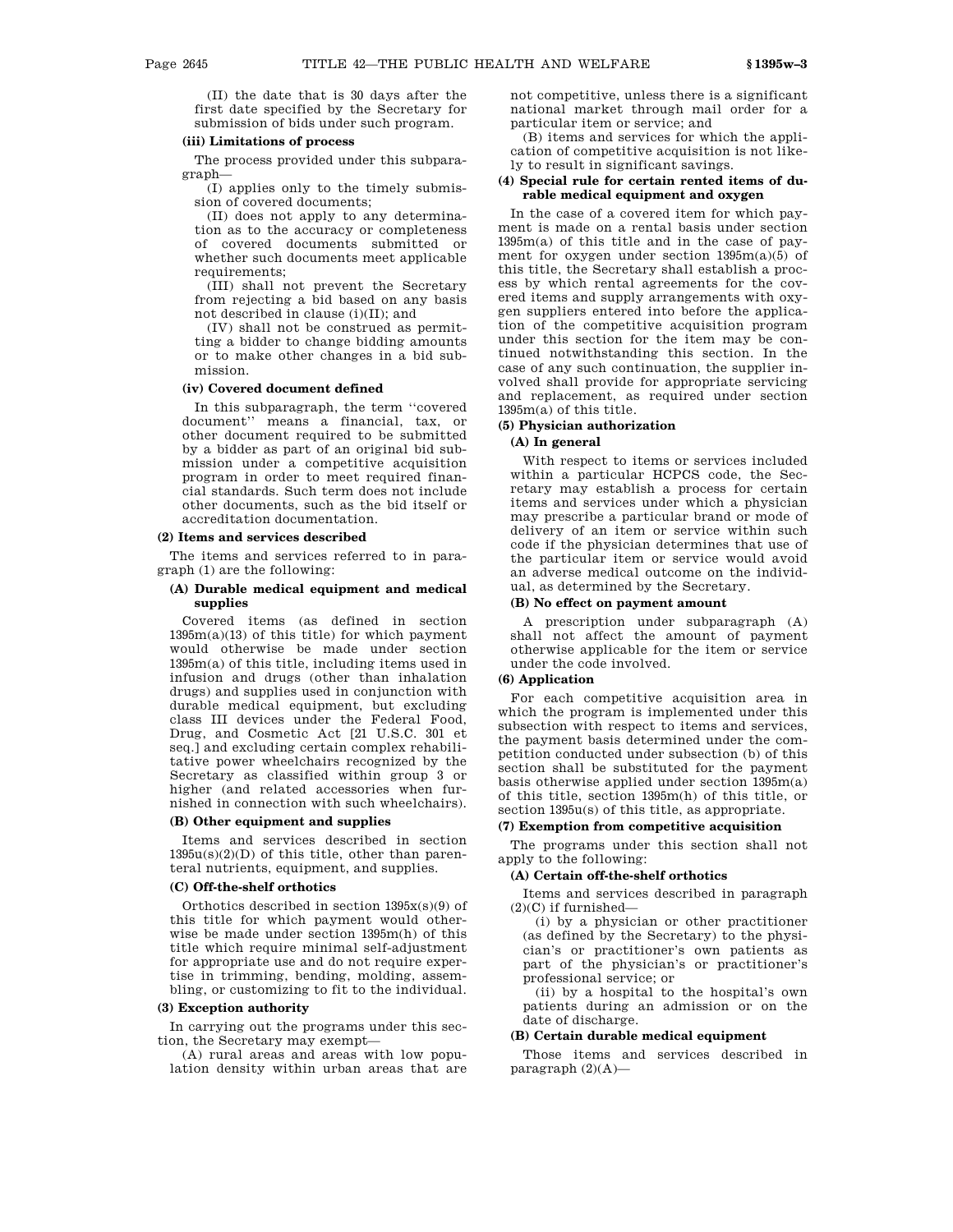(i) that are furnished by a hospital to the hospital's own patients during an admission or on the date of discharge; and

(ii) to which such programs would not apply, as specified by the Secretary, if furnished by a physician to the physician's own patients as part of the physician's professional service.

# **(b) Program requirements**

## **(1) In general**

The Secretary shall conduct a competition among entities supplying items and services described in subsection (a)(2) of this section for each competitive acquisition area in which the program is implemented under subsection (a) of this section with respect to such items and services.

## **(2) Conditions for awarding contract**

## **(A) In general**

The Secretary may not award a contract to any entity under the competition conducted in an<sup>1</sup> competitive acquisition area pursuant to paragraph (1) to furnish such items or services unless the Secretary finds all of the following:

(i) The entity meets applicable quality standards specified by the Secretary under section  $1395m(a)(20)$  of this title.

(ii) The entity meets applicable financial standards specified by the Secretary, taking into account the needs of small providers.

(iii) The total amounts to be paid to contractors in a competitive acquisition area are expected to be less than the total amounts that would otherwise be paid.

(iv) Access of individuals to a choice of multiple suppliers in the area is maintained.

## **(B) Timely implementation of program**

Any delay in the implementation of quality standards under section 1395m(a)(20) of this title or delay in the receipt of advice from the program oversight committee established under subsection (c) of this section shall not delay the implementation of the competitive acquisition program under this section.

## **(3) Contents of contract**

## **(A) In general**

A contract entered into with an entity under the competition conducted pursuant to paragraph (1) is subject to terms and conditions that the Secretary may specify.

## **(B) Term of contracts**

The Secretary shall recompete contracts under this section not less often than once every 3 years.

### **(C) Disclosure of subcontractors**

### **(i) Initial disclosure**

Not later than 10 days after the date a supplier enters into a contract with the Secretary under this section, such supplier shall disclose to the Secretary, in a form

and manner specified by the Secretary, the information on—

(I) each subcontracting relationship that such supplier has in furnishing items and services under the contract; and

(II) whether each such subcontractor meets the requirement of section  $1395m(a)(20)(F)(i)$  of this title, if applicable to such subcontractor.

### **(ii) Subsequent disclosure**

Not later than 10 days after such a supplier subsequently enters into a subcontracting relationship described in clause (i)(II), such supplier shall disclose to the Secretary, in such form and manner, the information described in subclauses (I) and (II) of clause (i).

## **(4) Limit on number of contractors**

### **(A) In general**

The Secretary may limit the number of contractors in a competitive acquisition area to the number needed to meet projected demand for items and services covered under the contracts. In awarding contracts, the Secretary shall take into account the ability of bidding entities to furnish items or services in sufficient quantities to meet the anticipated needs of individuals for such items or services in the geographic area covered under the contract on a timely basis.

### **(B) Multiple winners**

The Secretary shall award contracts to multiple entities submitting bids in each area for an item or service.

## **(5) Payment**

### **(A) In general**

Payment under this part for competitively priced items and services described in subsection  $(a)(2)$  of this section shall be based on bids submitted and accepted under this section for such items and services. Based on such bids the Secretary shall determine a single payment amount for each item or service in each competitive acquisition area.

## **(B) Reduced beneficiary cost-sharing**

## **(i) Application of coinsurance**

Payment under this section for items and services shall be in an amount equal to 80 percent of the payment basis described in subparagraph (A).

### **(ii) Application of deductible**

Before applying clause (i), the individual shall be required to meet the deductible described in section 1395*l*(b) of this title.

### **(C) Payment on assignment-related basis**

Payment for any item or service furnished by the entity may only be made under this section on an assignment-related basis.

## **(D) Construction**

Nothing in this section shall be construed as precluding the use of an advanced beneficiary notice with respect to a competitively priced item and service.

<sup>1</sup>So in original. Probably should be ''a''.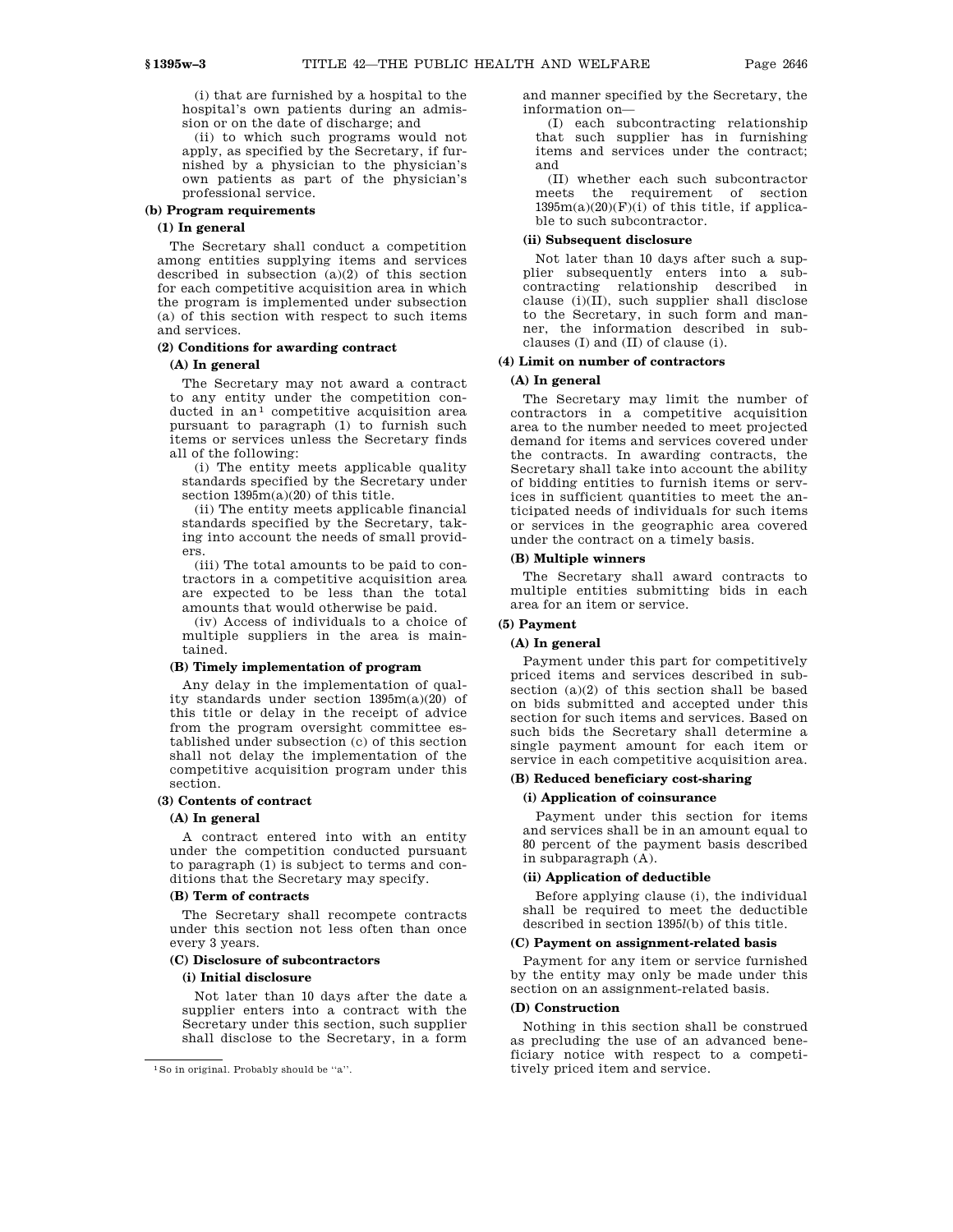## **(A) In general**

Except as provided in subsection (a)(4) of this section, payment shall not be made for items and services described in subsection  $(a)(2)$  of this section furnished by a contractor and for which competition is conducted under this section unless—

(i) the contractor has submitted a bid for such items and services under this section; and

(ii) the Secretary has awarded a contract to the contractor for such items and services under this section.

## **(B) Bid defined**

In this section, the term ''bid'' means an offer to furnish an item or service for a particular price and time period that includes, where appropriate, any services that are attendant to the furnishing of the item or service.

## **(C) Rules for mergers and acquisitions**

In applying subparagraph (A) to a contractor, the contractor shall include a successor entity in the case of a merger or acquisition, if the successor entity assumes such contract along with any liabilities that may have occurred thereunder.

## **(D) Protection of small suppliers**

In developing procedures relating to bids and the awarding of contracts under this section, the Secretary shall take appropriate steps to ensure that small suppliers of items and services have an opportunity to be considered for participation in the program under this section.

## **(7) Consideration in determining categories for bids**

The Secretary may consider the clinical efficiency and value of specific items within codes, including whether some items have a greater therapeutic advantage to individuals.

## **(8) Authority to contract for education, monitoring, outreach, and complaint services**

The Secretary may enter into contracts with appropriate entities to address complaints from individuals who receive items and services from an entity with a contract under this section and to conduct appropriate education of and outreach to such individuals and monitoring quality of services with respect to the program.

## **(9) Authority to contract for implementation**

The Secretary may contract with appropriate entities to implement the competitive bidding program under this section.

### **(10) Special rule in case of competition for diabetic testing strips**

#### **(A) In general**

With respect to the competitive acquisition program for diabetic testing strips conducted after the first round of the competitive acquisition programs, if an entity does not demonstrate to the Secretary that its bid covers types of diabetic testing strip products that, in the aggregate and taking into account volume for the different products, cover 50 percent (or such higher percentage as the Secretary may specify) of all such types of products, the Secretary shall reject such bid. The volume for such types of products may be determined in accordance with such data (which may be market based data) as the Secretary recognizes.

## **(B) Study of types of testing strip products**

Before 2011, the Inspector General of the Department of Health and Human Services shall conduct a study to determine the types of diabetic testing strip products by volume that could be used to make determinations pursuant to subparagraph (A) for the first competition under the competitive acquisition program described in such subparagraph and submit to the Secretary a report on the results of the study. The Inspector General shall also conduct such a study and submit such a report before the Secretary conducts a subsequent competitive acquistion2 program described in subparagraph (A).

### **(11) No administrative or judicial review**

There shall be no administrative or judicial review under section 1395ff of this title, section 1395*oo* of this title, or otherwise, of—

(A) the establishment of payment amounts under paragraph (5);

(B) the awarding of contracts under this section;

(C) the designation of competitive acquisition areas under subsection  $(a)(1)(A)$  and the identification of areas under subsection  $(a)(1)(D)(iii)$ ;

(D) the phased-in implementation under subsection (a)(1)(B) and implementation of subsection  $(a)(1)(D)$ ;

(E) the selection of items and services for competitive acquisition under subsection (a)(2) of this section;

(F) the bidding structure and number of contractors selected under this section; or

(G) the implementation of the special rule described in paragraph (10).

## **(c) Program Advisory and Oversight Committee (1) Establishment**

The Secretary shall establish a Program Advisory and Oversight Committee (hereinafter in this section referred to as the ''Committee'').

## **(2) Membership; terms**

The Committee shall consist of such members as the Secretary may appoint who shall serve for such term as the Secretary may specify.

## **(3) Duties**

## **(A) Advice**

The Committee shall provide advice to the Secretary with respect to the following functions:

(i) The implementation of the program under this section.

(ii) The establishment of financial standards for purposes of subsection  $(b)(2)(A)(ii)$ of this section.

<sup>2</sup>So in original. Probably should be ''acquisition''.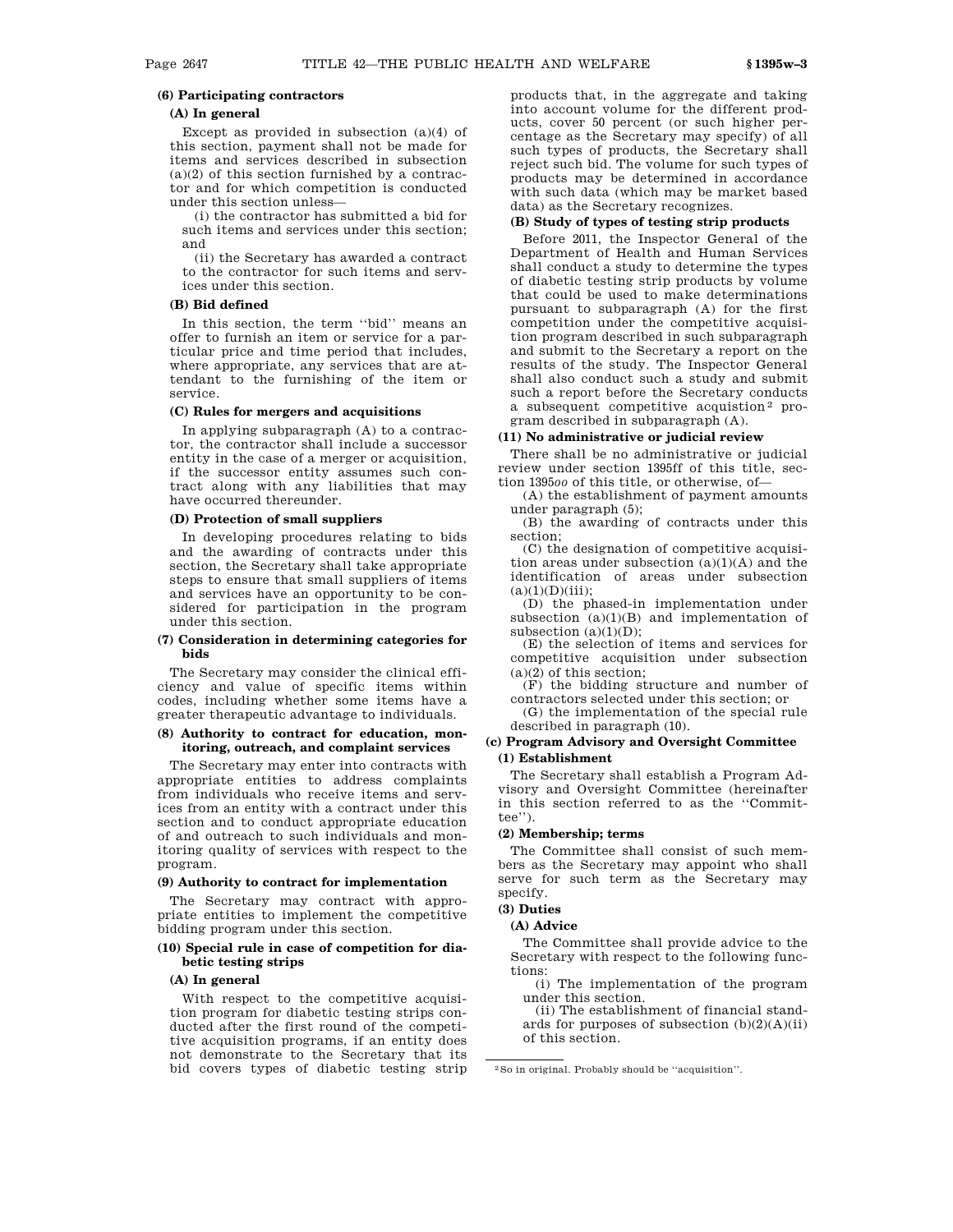(iii) The establishment of requirements for collection of data for the efficient management of the program.

(iv) The development of proposals for efficient interaction among manufacturers, providers of services, suppliers (as defined in section 1395x(d) of this title), and individuals.

(v) The establishment of quality standards under section 1395m(a)(20) of this title.

#### **(B) Additional duties**

The Committee shall perform such additional functions to assist the Secretary in carrying out this section as the Secretary may specify.

### **(4) Inapplicability of FACA**

The provisions of the Federal Advisory Committee Act (5 U.S.C. App.) shall not apply.

### **(5) Termination**

The Committee shall terminate on December 31, 2011.

# **(d) Report**

Not later than July 1, 2011, the Secretary shall submit to Congress a report on the programs under this section. The report shall include information on savings, reductions in cost-sharing, access to and quality of items and services, and satisfaction of individuals.

## **(e) Repealed. Pub. L. 110–275, title I, § 145(a)(1), July 15, 2008, 122 Stat. 2547**

### **(f) Competitive acquisition ombudsman**

The Secretary shall provide for a competitive acquisition ombudsman within the Centers for Medicare & Medicaid Services in order to respond to complaints and inquiries made by suppliers and individuals relating to the application of the competitive acquisition program under this section. The ombudsman may be within the office of the Medicare Beneficiary Ombudsman appointed under section 1395b–9(c) of this title. The ombudsman shall submit to Congress an annual report on the activities under this subsection, which report shall be coordinated with the report provided under section 1395b–9(c)(2)(C) of this title.

(Aug. 14, 1935, ch. 531, title XVIII, §1847, as added Pub. L. 105–33, title IV, §4319(a), Aug. 5, 1997, 111 Stat. 392; amended Pub. L. 106–113, div. B, §1000(a)(6) [title III, §321(c)], Nov. 29, 1999, 113 Stat. 1536, 1501A–366; Pub. L. 108–173, title III, §302(b)(1), Dec. 8, 2003, 117 Stat. 2224; Pub. L. 110–275, title I, §§145(a)(1), 154(a)(1), (b)(2), (3),  $(c)(2)(A), (B), (d)(1), (3), (4), July 15, 2008, 122$ Stat. 2547, 2560, 2565–2568; Pub. L. 111–148, title VI, §6410(a), Mar. 23, 2010, 124 Stat. 773.)

#### REFERENCES IN TEXT

The Federal Food, Drug, and Cosmetic Act, referred to in subsec. (a)(2)(A), is act June 25, 1938, ch. 675, 52 Stat. 1040, as amended, which is classified generally to chapter 9 (§301 et seq.) of Title 21, Food and Drugs. For complete classification of this Act to the Code, see section 301 of Title 21 and Tables.

The Federal Advisory Committee Act, referred to in subsec. (c)(4), is Pub. L. 92–463, Oct. 6, 1972, 86 Stat. 770, as amended, which is set out in the Appendix to Title 5, Government Organization and Employees.

### PRIOR PROVISIONS

A prior section 1395w–3, act Aug. 14, 1935, ch. 531, title XVIII, §1847, as added July 1, 1988, Pub. L. 100–360, title II, §202(j), 102 Stat. 719; amended Oct. 13, 1988, Pub. L. 100–485, title VI, §608(d)(5)(I), 102 Stat. 2414, provided for appointment of Prescription Drug Payment Review Commission by Director of Congressional Office of Technology Assessment, prior to repeal by Pub. L. 101–234, title II, §201(a), (c), Dec. 13, 1989, 103 Stat. 1981, effective Jan. 1, 1990.

### **AMENDMENTS**

2010—Subsec. (a)(1)(B)(i)(II). Pub. L. 111–148,

 $§6410(a)(1)$ , substituted ''91'' for ''70''.<br>Subsec. (a)(1)(D)(ii)(II), (III). Pub. L. 111–148, §6410(a)(2), added subcl. (II) and redesignated former subcl. (II) as (III).  $2008 -$  Subsec.

2008—Subsec. (a)(1)(B)(i). Pub. L. 110–275, §154(a)(1)(A)(i), inserted ''consistent with subparagraph (D)'' after ''in a manner'' in introductory provisions.

Subsec.  $(a)(1)(B)(i)(II)$ . Pub. L. 110–275,  $\$154(a)(1)(A)(ii)$  , substituted "an additional 70" for "80"

and "in 2011" for "in 2009".<br>Subsec.  $(a)(1)(B)(i)(II)$  $(a)(1)(B)(i)(III)$ . Pub. L. 110–275,  $§154(a)(1)(A)(iii)$ , substituted "after 2011 (or, in the case of national mail order for items and services, after

2010)'' for "after 2009".<br>Subsec. (a)(1)(D) to (F). Pub. L. 110–275,  $$154(a)(1)(A)(iv)$ , added subpars. (D) to (F).

Subsec. (a) $(2)(A)$ . Pub. L. 110–275, §154 $(a)(1)(B)$ , which directed amendment of par.  $(2)(A)$  of subsec.  $(a)(1)$  by inserting ''and excluding certain complex rehabilitative power wheelchairs recognized by the Secretary as classified within group 3 or higher (and related accessories when furnished in connection with such wheelchairs)'' before period at end, was executed by making the insertion in subsec.  $(a)(2)(A)$ , to reflect the probable intent of Congress.

Subsec. (a)(7). Pub. L. 110–275, §154(d)(1), added par. (7).

Subsec. (b)(3)(C). Pub. L. 110–275, §154(b)(2), added subpar. (C). Subsec. (b)(10). Pub. L. 110–275, §154(d)(3)(B), added

par. (10). Former par. (10) redesignated (11). Subsec. (b)(11). Pub. L. 110–275, §154(d)(3)(A), redesig-

nated par. (10) as (11). Subsec. (b)(11)(C). Pub. L. 110–275, §154(d)(4)(A), in-

serted ''and the identification of areas under subsection  $(a)(1)(D)(iii)$ " after " $(a)(1)(A)$ "

Subsec. (b)(11)(D). Pub. L. 110–275, §154(d)(4)(B), inserted ''and implementation of subsection (a)(1)(D)'' after "(a)(1)(B)"

Subsec. (b)(11)(G). Pub. L. 110–275, §154(d)(4)(C)–(E),

added subpar. (G). Subsec. (c)(5). Pub. L. 110–275, §154(c)(2)(A), substituted ''December 31, 2011'' for ''December 31, 2009''.

Subsec. (d). Pub. L. 110–275,  $$154(c)(2)(B)$ , substituted ''July 1, 2011'' for ''July 1, 2009''. Subsec. (e). Pub. L. 110–275, §145(a)(1), struck out sub-

sec. (e) which related to a demonstration project on the application of competitive acquisition to clinical diagnostic laboratory tests, terms and conditions of the project, and reporting requirement.

Subsec. (f). Pub. L. 110–275, §154(b)(3), added subsec. (f).

2003—Pub. L. 108–173 amended section catchline and text generally, substituting provisions relating to competitive acquisition of certain items and services for provisions relating to demonstration projects for competitive acquisition of items and services.

1999—Subsec. (b)(2). Pub. L. 106–113 inserted ''and'' after ''specified by the Secretary''.

### EFFECTIVE DATE OF 2008 AMENDMENT

Amendment by section 154 of Pub. L. 110–275 effective June 30, 2008, see section 154(e) of Pub. L. 110–275, set out as a note under section 1395m of this title.

#### EFFECTIVE DATE OF 1999 AMENDMENT

Amendment by Pub. L. 106–113 effective as if included in the enactment of the Balanced Budget Act of 1997,